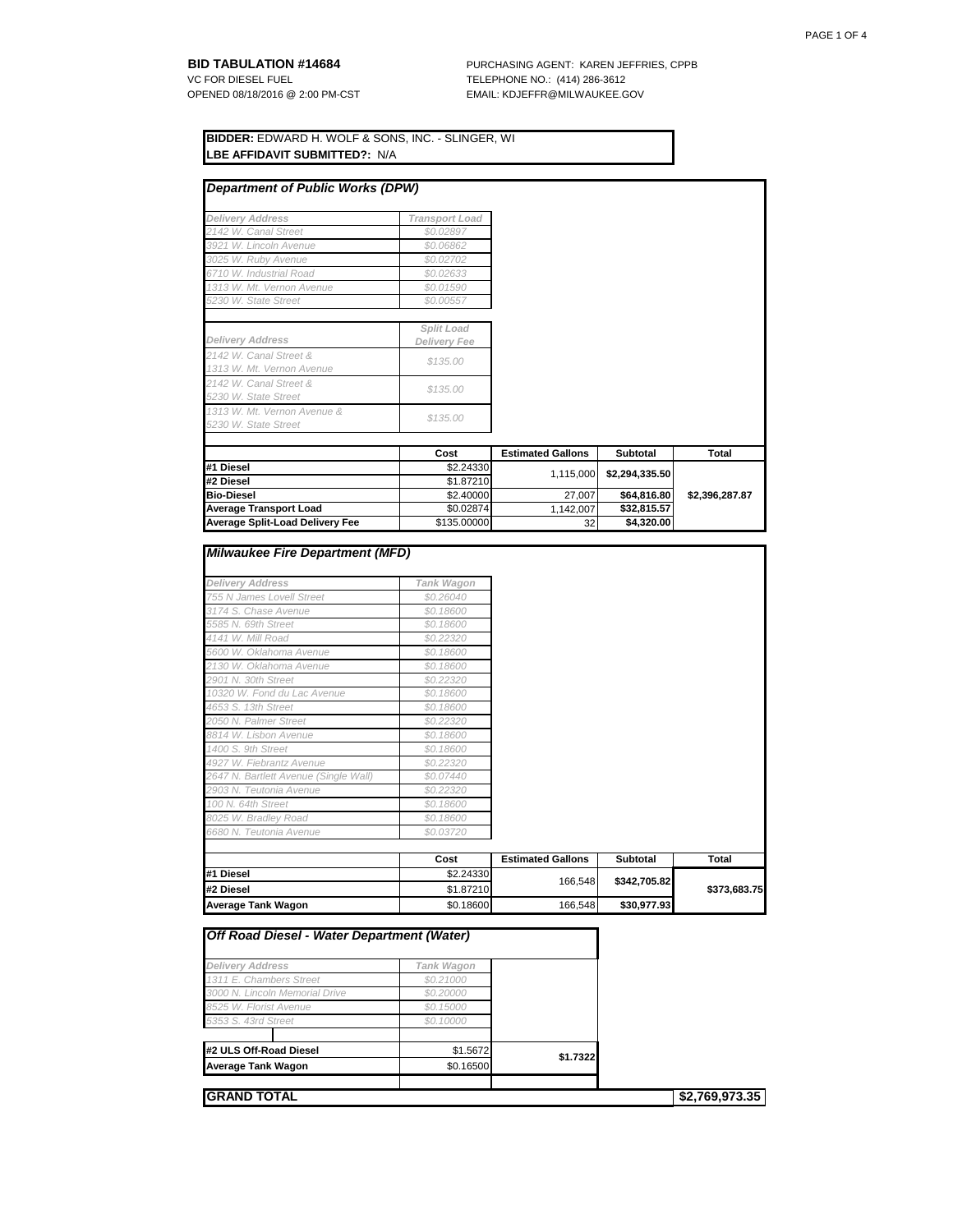**BID TABULATION #14684** PURCHASING AGENT: KAREN JEFFRIES, CPPB VC FOR DIESEL FUEL **FURLEY PURCHASING AGENT:** KAREN JEFFRIES, CPPB VC FOR DIESEL FUEL <br>OPENED 08/18/2016 @ 2:00 PM-CST FOR THE EMAIL: KDJEFFR@MILWAUKEE.G EMAIL: KDJEFFR@MILWAUKEE.GOV

| <b>IBIDDER:</b> LAKESIDE OIL - FOX POINT. WI |  |
|----------------------------------------------|--|
| <b>ILBE AFFIDAVIT SUBMITTED?:</b> N/A        |  |

| <b>Department of Public Works (DPW)</b>             |                                   |                          |                 |                |
|-----------------------------------------------------|-----------------------------------|--------------------------|-----------------|----------------|
| <b>Delivery Address</b>                             | <b>Transport Load</b>             |                          |                 |                |
| 2142 W. Canal Street                                | \$0.02900                         |                          |                 |                |
| 3921 W. Lincoln Avenue                              | \$0.02900                         |                          |                 |                |
| 3025 W. Ruby Avenue                                 | \$0.02900                         |                          |                 |                |
| 6710 W. Industrial Road                             | \$0.02900                         |                          |                 |                |
| 1313 W. Mt. Vernon Avenue                           | \$0.01400                         |                          |                 |                |
| 5230 W. State Street                                | \$0.01400                         |                          |                 |                |
|                                                     |                                   |                          |                 |                |
| <b>Delivery Address</b>                             | Split Load<br><b>Delivery Fee</b> |                          |                 |                |
| 2142 W. Canal Street &<br>1313 W. Mt. Vernon Avenue | \$90.00                           |                          |                 |                |
| 2142 W. Canal Street &<br>5230 W. State Street      | \$90.00                           |                          |                 |                |
| 1313 W. Mt. Vernon Avenue &<br>5230 W. State Street | \$90.00                           |                          |                 |                |
|                                                     | Cost                              | <b>Estimated Gallons</b> | <b>Subtotal</b> | Total          |
| #1 Diesel                                           | \$2.27770                         |                          |                 |                |
| #2 Diesel                                           | \$1.88590                         | 1,115,000                | \$2,321,207.00  |                |
| <b>Bio-Diesel</b>                                   | \$3.33190                         | 27,007                   | \$89,984.62     | \$2,441,479.79 |
| <b>Average Transport Load</b>                       | \$0.02400                         | 1,142,007                | \$27,408.17     |                |
| <b>Average Split-Load Delivery Fee</b>              | \$90.00000                        | 32                       | \$2,880.00      |                |

| <b>Milwaukee Fire Department (MFD)</b> |            |                          |                 |              |
|----------------------------------------|------------|--------------------------|-----------------|--------------|
| <b>Delivery Address</b>                | Tank Wagon |                          |                 |              |
| 755 N James Lovell Street              | \$0.22000  |                          |                 |              |
| 3174 S. Chase Avenue                   | \$0.22000  |                          |                 |              |
| 5585 N. 69th Street                    | \$0.22000  |                          |                 |              |
| 4141 W. Mill Road                      | \$0.22000  |                          |                 |              |
| 5600 W. Oklahoma Avenue                | \$0.22000  |                          |                 |              |
| 2130 W. Oklahoma Avenue                | \$0.22000  |                          |                 |              |
| 2901 N. 30th Street                    | \$0.22000  |                          |                 |              |
| 10320 W. Fond du Lac Avenue            | \$0.22000  |                          |                 |              |
| 4653 S. 13th Street                    | \$0.22000  |                          |                 |              |
| 2050 N. Palmer Street                  | \$0.22000  |                          |                 |              |
| 8814 W. Lisbon Avenue                  | \$0.22000  |                          |                 |              |
| 1400 S. 9th Street                     | \$0.22000  |                          |                 |              |
| 4927 W. Fiebrantz Avenue               | \$0.22000  |                          |                 |              |
| 2647 N. Bartlett Avenue (Single Wall)  | \$0.10000  |                          |                 |              |
| 2903 N. Teutonia Avenue                | \$0.22000  |                          |                 |              |
| 100 N. 64th Street                     | \$0.22000  |                          |                 |              |
| 8025 W. Bradley Road                   | \$0.22000  |                          |                 |              |
| 6680 N. Teutonia Avenue                | \$0.10000  |                          |                 |              |
|                                        | Cost       | <b>Estimated Gallons</b> | <b>Subtotal</b> | Total        |
| #1 Diesel                              | \$2,27770  |                          |                 |              |
| #2 Diesel                              | \$1.88590  | 166,548                  | \$346,719.63    | \$381,139.55 |
| <b>Average Tank Wagon</b>              | \$0.20667  | 166,548                  | \$34,419.92     |              |

| Off Road Diesel - Water Department (Water) |            |          |                |
|--------------------------------------------|------------|----------|----------------|
| <b>Delivery Address</b>                    | Tank Wagon |          |                |
| 1311 E. Chambers Street                    | \$0.22000  |          |                |
| 3000 N. Lincoln Memorial Drive             | \$0.22000  |          |                |
| 8525 W. Florist Avenue                     | \$0.22000  |          |                |
| 5353 S. 43rd Street                        | \$0.22000  |          |                |
| #2 ULS Off-Road Diesel                     | \$1.5831   |          |                |
| <b>Average Tank Wagon</b>                  | \$0.22000  | \$1.8031 |                |
|                                            |            |          |                |
| <b>GRAND TOTAL</b>                         |            |          | \$2,822,621.14 |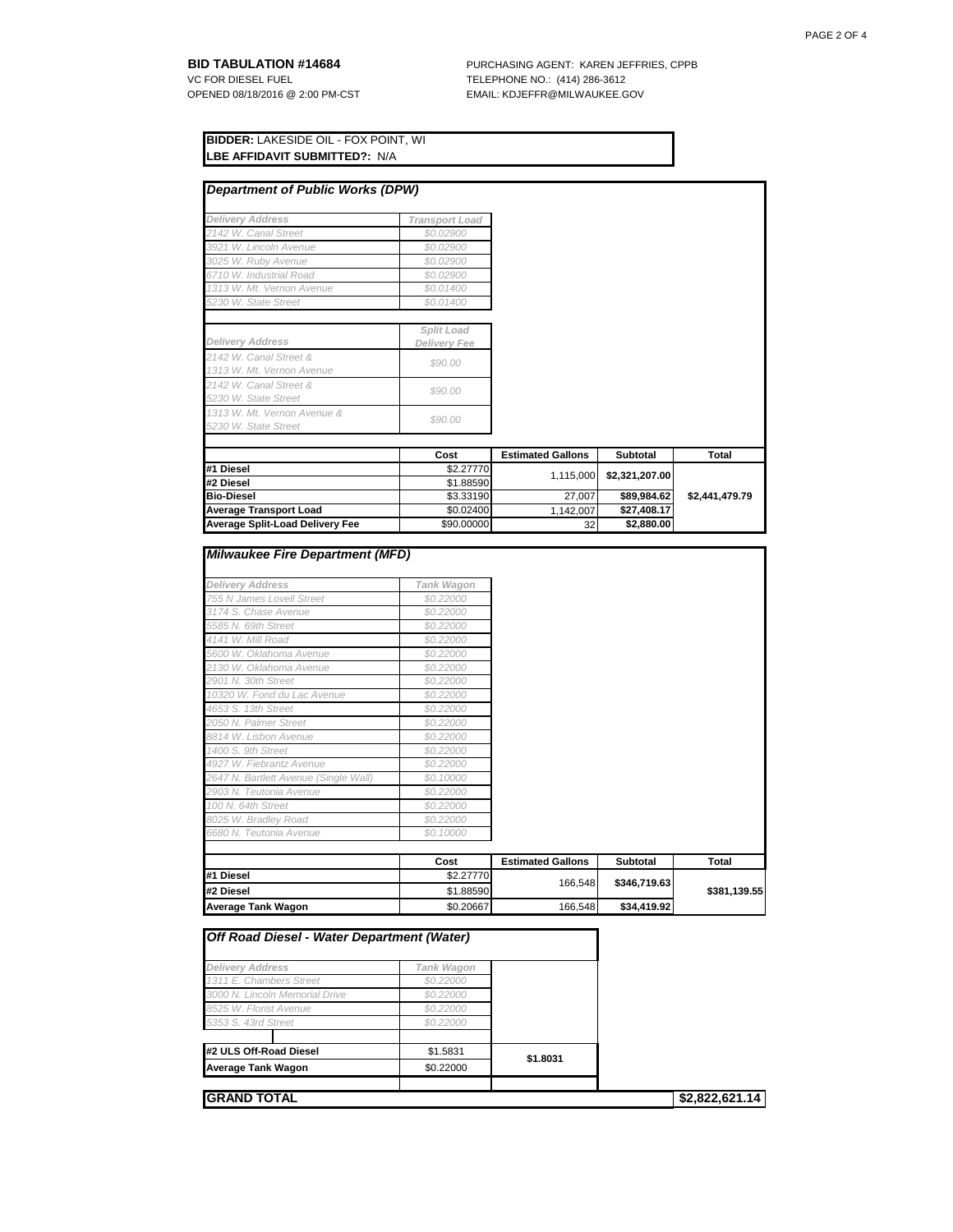**BID TABULATION #14684** PURCHASING AGENT: KAREN JEFFRIES, CPPB VC FOR DIESEL FUEL **FURLEY PURCHASING AGENT:** KAREN JEFFRIES, CPPB VC FOR DIESEL FUEL <br>OPENED 08/18/2016 @ 2:00 PM-CST FOR THE EMAIL: KDJEFFR@MILWAUKEE.G EMAIL: KDJEFFR@MILWAUKEE.GOV

| <b>BIDDER: ROTE OIL, LTD - MILWAUKEE, WI</b> |  |
|----------------------------------------------|--|
| <b>ILBE AFFIDAVIT SUBMITTED?:</b> YES        |  |

| <b>Department of Public Works (DPW)</b>             |                       |                          |                 |                |
|-----------------------------------------------------|-----------------------|--------------------------|-----------------|----------------|
|                                                     |                       |                          |                 |                |
| <b>Delivery Address</b>                             | <b>Transport Load</b> |                          |                 |                |
| 2142 W. Canal Street                                | \$0.02000             |                          |                 |                |
| 3921 W. Lincoln Avenue                              | \$0.02000             |                          |                 |                |
| 3025 W. Ruby Avenue                                 | \$0.02000             |                          |                 |                |
| 6710 W. Industrial Road                             | \$0.02000             |                          |                 |                |
| 1313 W. Mt. Vernon Avenue                           | \$0.02000             |                          |                 |                |
| 5230 W. State Street                                | \$0.02000             |                          |                 |                |
|                                                     | Split Load            |                          |                 |                |
| <b>Delivery Address</b>                             | <b>Delivery Fee</b>   |                          |                 |                |
| 2142 W. Canal Street &<br>1313 W. Mt. Vernon Avenue | \$100.00              |                          |                 |                |
| 2142 W. Canal Street &<br>5230 W. State Street      | \$100.00              |                          |                 |                |
| 1313 W. Mt. Vernon Avenue &<br>5230 W. State Street | \$100.00              |                          |                 |                |
|                                                     |                       |                          |                 |                |
|                                                     | Cost                  | <b>Estimated Gallons</b> | <b>Subtotal</b> | <b>Total</b>   |
| #1 Diesel                                           | \$2.41330             | 1,115,000                | \$2,416,985.50  |                |
| #2 Diesel                                           | \$1.92210             |                          |                 |                |
| <b>Bio-Diesel</b>                                   | \$4.03000             | 27,007                   | \$108,838.21    | \$2,551,863.85 |
| <b>Average Transport Load</b>                       | \$0.02000             | 1,142,007                | \$22,840.14     |                |
| <b>Average Split-Load Delivery Fee</b>              | \$100.00000           | 32                       | \$3,200.00      |                |

| <b>Delivery Address</b>               | Tank Wagon |                          |                 |              |
|---------------------------------------|------------|--------------------------|-----------------|--------------|
| 755 N James Lovell Street             | \$0.17000  |                          |                 |              |
| 3174 S. Chase Avenue                  | \$0.17000  |                          |                 |              |
| 5585 N. 69th Street                   | \$0.17000  |                          |                 |              |
| 4141 W. Mill Road                     | \$0.17000  |                          |                 |              |
| 5600 W. Oklahoma Avenue               | \$0.17000  |                          |                 |              |
| 2130 W. Oklahoma Avenue               | \$0.17000  |                          |                 |              |
| 2901 N. 30th Street                   | \$0.17000  |                          |                 |              |
| 10320 W. Fond du Lac Avenue           | \$0.17000  |                          |                 |              |
| 4653 S. 13th Street                   | \$0,17000  |                          |                 |              |
| 2050 N. Palmer Street                 | \$0.17000  |                          |                 |              |
| 8814 W. Lisbon Avenue                 | \$0.17000  |                          |                 |              |
| 1400 S. 9th Street                    | \$0.17000  |                          |                 |              |
| 4927 W. Fiebrantz Avenue              | \$0.17000  |                          |                 |              |
| 2647 N. Bartlett Avenue (Single Wall) | \$0.17000  |                          |                 |              |
| 2903 N. Teutonia Avenue               | \$0.17000  |                          |                 |              |
| 100 N. 64th Street                    | \$0.17000  |                          |                 |              |
| 8025 W. Bradley Road                  | \$0.17000  |                          |                 |              |
| 6680 N. Teutonia Avenue               | \$0.17000  |                          |                 |              |
|                                       | Cost       | <b>Estimated Gallons</b> | <b>Subtotal</b> | Total        |
| #1 Diesel                             | \$2.41330  |                          |                 |              |
| #2 Diesel                             | \$1.92210  | 166,548                  | \$361,026.10    | \$389,339.26 |
| <b>Average Tank Wagon</b>             | \$0.17000  | 166,548                  | \$28,313.16     |              |

| Off Road Diesel - Water Department (Water)         |                         |          |  |
|----------------------------------------------------|-------------------------|----------|--|
|                                                    |                         |          |  |
| <b>Delivery Address</b><br>1311 E. Chambers Street | Tank Wagon<br>\$0.17000 |          |  |
| 3000 N. Lincoln Memorial Drive                     | \$0.17000               |          |  |
| 8525 W. Florist Avenue                             | \$0.15000               |          |  |
| 5353 S. 43rd Street                                | \$0.17000               |          |  |
| #2 ULS Off-Road Diesel                             | \$1,6172                |          |  |
| <b>Average Tank Wagon</b>                          | \$0.16500               | \$1.7822 |  |
|                                                    |                         |          |  |
| <b>GRAND TOTAL</b>                                 | \$2,941,204.89          |          |  |